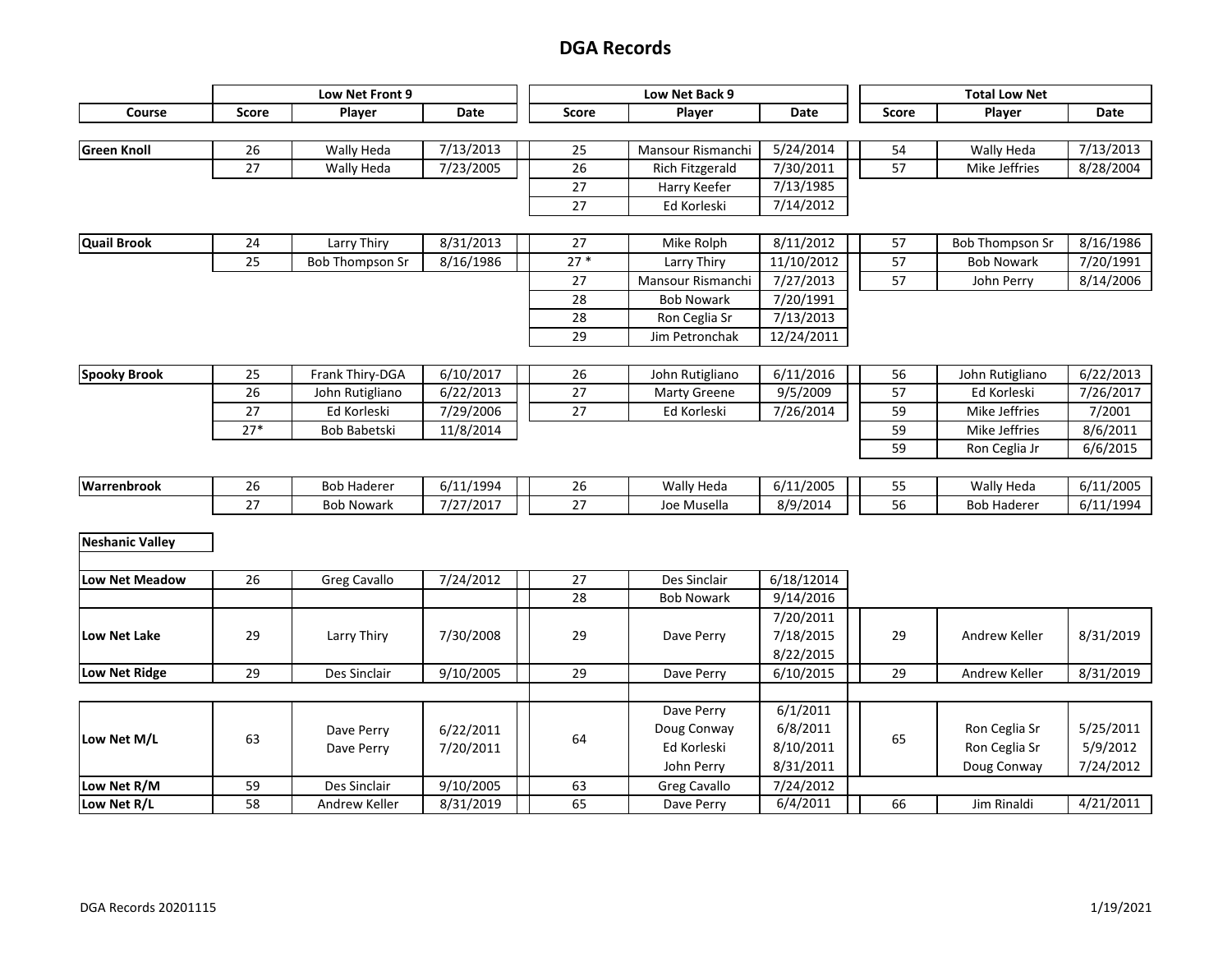**Flanders Valley**

| Low Net Red   | 27 | Ron Emma      | 6/6/2012  | 28 | Mike Rolph<br>Shane DeLeon | 8/24/2011<br>5/23/2012 |
|---------------|----|---------------|-----------|----|----------------------------|------------------------|
| Low Net Gold  | 31 | Doug Conway   | 6/29/2011 | 32 | Ron Ceglia Jr              | 6/29/2011              |
| Low Net White | 29 | Mark Schuler  | 7/27/2011 | 30 | Ron Ceglia Sr              | 7/27/2011              |
| Low Net Blue  | 33 | John DeSimone | 7/27/2011 |    |                            |                        |

| Low Net R/G | 64 | Doug Conway<br>Ron Ceglia Jr<br>Doug Conway | 6/29/2011<br>6/29/2011<br>5/23/2012 |
|-------------|----|---------------------------------------------|-------------------------------------|
|             |    | Ron Emma                                    | 6/6/2012                            |
| Low Net W/B | 66 | Mark Schuler                                | 7/27/2011                           |

#### **Honorable Mention**

| <b>Falcon's Fire</b>    | 26 | Don Schwartz    | 10/9/2008 | 28 | <b>Bob Nowark</b>   | 10/9/2008 |    |               |           |
|-------------------------|----|-----------------|-----------|----|---------------------|-----------|----|---------------|-----------|
|                         |    |                 |           |    |                     |           |    |               |           |
| <b>Farmstead (Lake)</b> | 25 | Des Sinclair    | 9/15/2004 | 31 | Ron Emma            | 4/29/2015 | 61 | Min Minutello | 4/15/2015 |
| <b>Fox Hollow</b>       | 26 | Min Minutello   | 4/29/2015 |    |                     |           |    |               |           |
| <b>Galloping Hill</b>   | 26 | Frank Thiry     | 11/6/2013 | 27 | <b>Frank Thirv</b>  | 9/3/2014  | 60 | Dave Perry    | 6/26/2013 |
| <b>Heron Glen</b>       | 28 | Dave Perry      | 6/26/2013 | 28 | Ron Ceglia Sr       | 6/4/2014  |    | Frank Thiry   | 9/10/2014 |
|                         |    | Frank Thiry     | 9/10/2014 | 29 | Mike Jeffries       | 7/30/2014 |    |               |           |
|                         |    |                 |           | 31 | Ron Ceglia Sr       | 6/26/2013 |    |               |           |
|                         |    |                 |           | 31 | George Keller       | 7/17/2013 |    |               |           |
|                         |    |                 |           | 31 | <b>Greg Cavallo</b> | 7/24/2013 |    |               |           |
| <b>Olde Homestead</b>   | 27 | John Rutigliano | 9/2002    |    |                     |           |    |               |           |
| <b>Orange Cty Nat'l</b> | 28 | Dave Perry      | 10/8/2008 |    |                     |           |    |               |           |

| # Rounds in a Year |           |                |            |
|--------------------|-----------|----------------|------------|
|                    | 95        | Min Minutello  | 1997       |
|                    | 87        | Min Minutello  | 1992, 1993 |
|                    | 86        | Min Minutello  | 2013       |
|                    | 84        | Min Minutello  | 1998       |
|                    | 84        | Jim Petronchak | 2015       |
|                    | 83        | Min Minutello  | 1995       |
|                    | 81        | Min Minutello  | 1996       |
|                    | 80        | Min Minutello  | 2012       |
|                    | 77        | George Nolan   | 1995       |
|                    | 77        | Ron Ceglia Sr. | 2012, 2013 |
|                    | $70 - 76$ | 3 Players      | 10 times   |
|                    | $60 - 69$ | 11 Players     | 40 times   |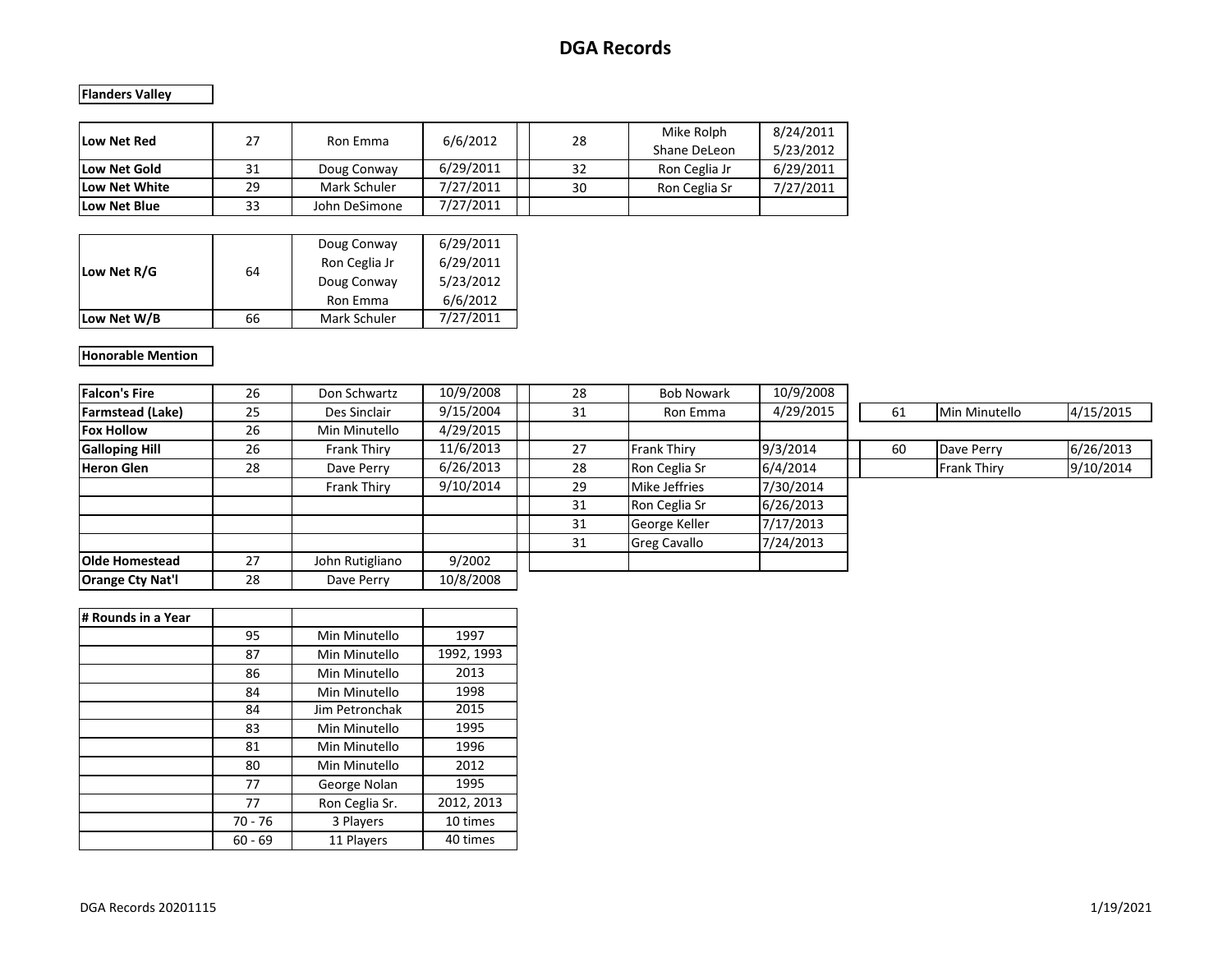| Pots                    |                |                        |                     |            |
|-------------------------|----------------|------------------------|---------------------|------------|
| <b>Most Birdies</b>     | 5              | George Keller III      | <b>Quail Brook</b>  | 7/22/2006  |
|                         | 5              | <b>Phil Getchis</b>    | Orange Lake         | 10/15/2007 |
|                         | $\overline{5}$ | Dan Price              | <b>Quail Brook</b>  | 7/19/2008  |
|                         |                |                        | Neshanic            |            |
|                         | 5              | Dan Price              | Valley (M/L)        | 6/8/2011   |
|                         |                |                        | Neshanic            |            |
|                         | 5              | Ron Ceglia Sr          | Valley - R/M        | 8/11/2010  |
|                         |                |                        | Neshanic            |            |
|                         | 5              | Dennis Grote           | Valley - R/L        | 8/21/2010  |
|                         | $\overline{5}$ | Ed Rackowski           | Green Knoll         | 1960's     |
|                         |                |                        | <b>Quail Brook</b>  |            |
|                         |                |                        | (started the        |            |
|                         |                |                        | round with          |            |
|                         |                |                        | birdies on          |            |
|                         | 5              | Jim Petronchak         | holes 10-14)        | 12/24/2011 |
|                         | $\overline{5}$ | Ed Korleski            | <b>Green Knoll</b>  | 7/14/2012  |
|                         | $\overline{5}$ | Mark Schuler           | Spooky Brook        | 8/25/2012  |
|                         | 5              | Jim Petronchak         | <b>Heron Glen</b>   | 7/17/2013  |
|                         | 5              | <b>Jim Rinaldi</b>     | Green Knoll         | 5/2/2015   |
|                         | $\overline{5}$ | Jim Petronchak         | Green Knoll         | 6/20/2015  |
|                         |                |                        |                     |            |
| <b>Most Net Birdies</b> | 20             | John Rutigliano        | <b>Spooky Brook</b> | 6/22/2013  |
|                         | 18             | Wally Heda             | Warrenbrook         | 6/11/2005  |
|                         | 17             | Tom McColgan           | Spooky Brook        | 1984       |
|                         | 17             | Wally Heda             | Green Knoll         | 7/17/2013  |
|                         | 17             | <b>Frank Thiry</b>     | Heron Glen          | 9/10/2014  |
|                         |                |                        | Neshanic            |            |
|                         | 17             | Andrew Keller          | Valley (R/L)        | 8/31/2019  |
|                         |                |                        |                     |            |
|                         |                |                        | Olde                |            |
| <b>Most Net Eagles</b>  | 7              | John Perry             | Homestead           | 9/25/2004  |
|                         | 7              | John Rutigliano        | Spooky Brook        | 6/22/2013  |
|                         | 6              | Wally Heda             | Green Knoll         | 7/13/2013  |
|                         | 6              | John Rutigliano        | Warrenbrook         | 7/25/2015  |
|                         | 6              | <b>Rich Fitzgerald</b> | Spooky Brook        | 2/25/2017  |
|                         |                |                        |                     |            |
|                         |                |                        |                     |            |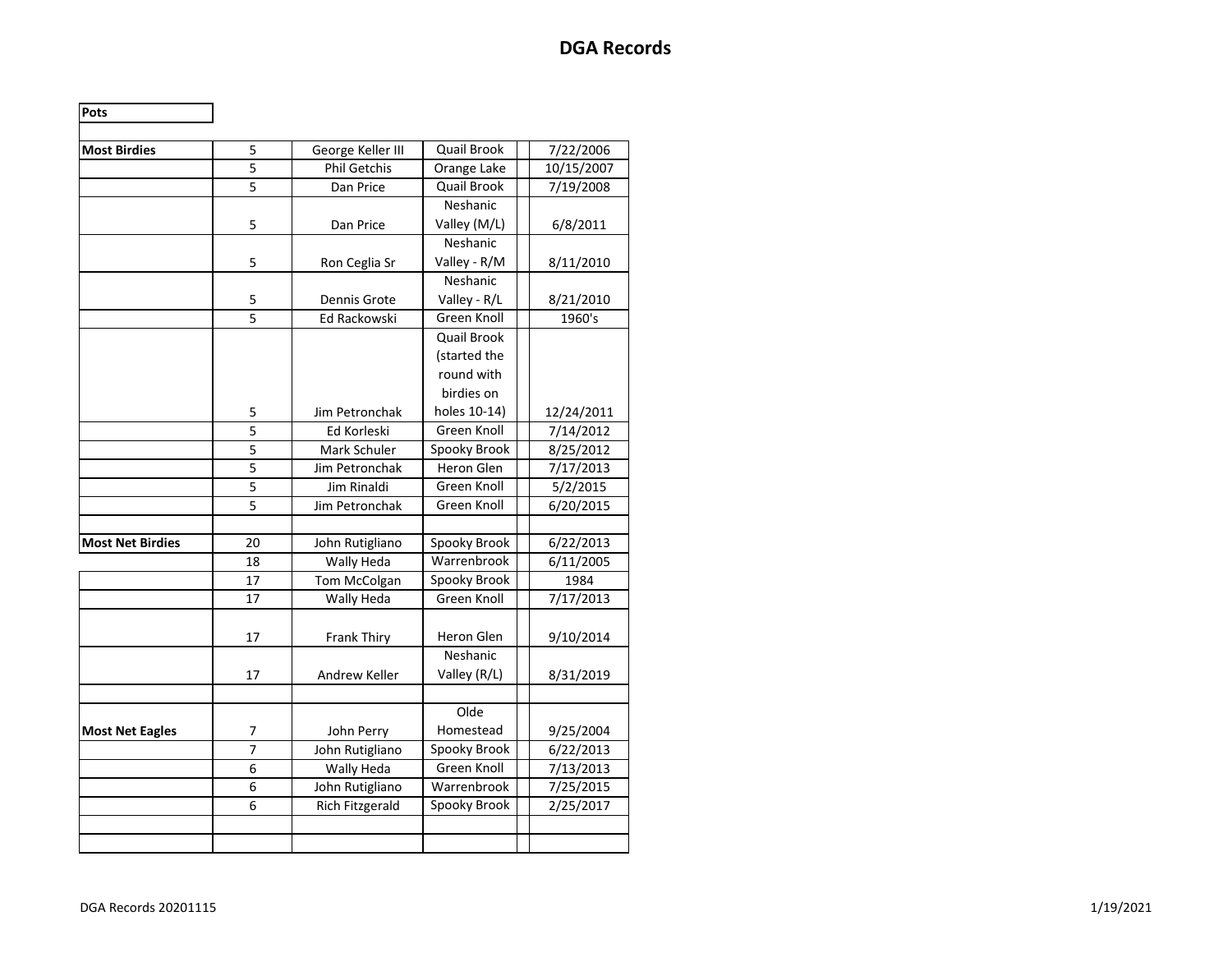| <b>Most Greenies</b> | 5 | Jim Jackson       | Cranbury               |           |
|----------------------|---|-------------------|------------------------|-----------|
|                      | 5 | <b>Bob Nowark</b> | Quail Brook            | 7/25/1998 |
|                      | 5 | Dan Price         | Heron Glen             | 9/3/2014  |
|                      | 5 | Mike Rolph        | Copperhead             | 10/9/2014 |
|                      |   |                   | Heron Glen             |           |
|                      | 5 | Reese Evans       | (Blue)                 | 5/27/2015 |
|                      | 5 | Reese Evans       | Fox Hollow             | 6/17/2015 |
|                      | 5 | Jim Rinaldi       | Heron Glen             | 11/5/2020 |
|                      |   |                   |                        |           |
| <b>Most Sandys</b>   | 5 | Tom Wrobel        | Spooky Brook           | 8/3/1991  |
|                      |   |                   |                        |           |
| <b>Gone Greenies</b> | 5 | Luke Wolters      | Myrtle Beach           | 2002      |
|                      |   |                   | <b>Flanders Valley</b> |           |
|                      | 4 | Ron Ceglia Jr     | (W/B)                  | 8/22/2012 |

#### **Best / Worst**

| <b>Low Gross</b> | 70 | Mark Schuler   | Quail Brook  | 8/6/2005   | 1 Under Par |  |
|------------------|----|----------------|--------------|------------|-------------|--|
|                  | 70 | Jim Petronchak | Spooky Brook | 8/8/2015   | 2 Under Par |  |
|                  | 71 | Dan Price      | Quail Brook  | 6/26/2010  | 1 Under Par |  |
|                  | 71 | Jim Petronchak | Heron Glen   | 7/17/2013  | 1 Under Par |  |
|                  | 71 | Ron Ceglia Sr  | Quail Brook  | 11/2/2013  | 1 Under Par |  |
|                  | 71 | Jim Petronchak | Quail Brook  | 10/31/2015 | 1 Under Par |  |

| <b>High Gross</b> | 166 | Wally Heda | Heritage     | 4/7/2016   | $74-92=166$     |
|-------------------|-----|------------|--------------|------------|-----------------|
|                   | 164 | Wally Heda | The Dunes    |            |                 |
|                   | 161 | Wally Heda | Stone Harbor | 10/24/2014 | $79 - 82 = 161$ |

| <b>High Net</b> | 125 | Wally Heda   | Heritage     | 4/7/2016   | $53 - 72 = 125$ |
|-----------------|-----|--------------|--------------|------------|-----------------|
|                 | 124 | Wally Heda   | The Dunes    |            |                 |
|                 | 123 | Tom McColgan | Green Knoll  | 4/14/1993  | $82 - 41 = 123$ |
|                 | 121 | Wally Heda   | Stone Harbor | 10/24/2014 | $59-62 = 121$   |
|                 | 118 | Bob Haderer  | Tidewater    | 10/8/1991  | $43 - 75 = 118$ |

| <b>Most Equities</b> | 24? | Al Szem            | Green Knoll  | Unknown    |                 |
|----------------------|-----|--------------------|--------------|------------|-----------------|
|                      |     | <b>Frank Thirv</b> | Stone Harbor | 10/24/2010 |                 |
|                      |     | Rich Fitzgerald    | Green Knoll  | 5/12/2018  |                 |
|                      |     | <b>Frank Thirv</b> | Spooky Brook | 1/11/2020  | New Net DB Rule |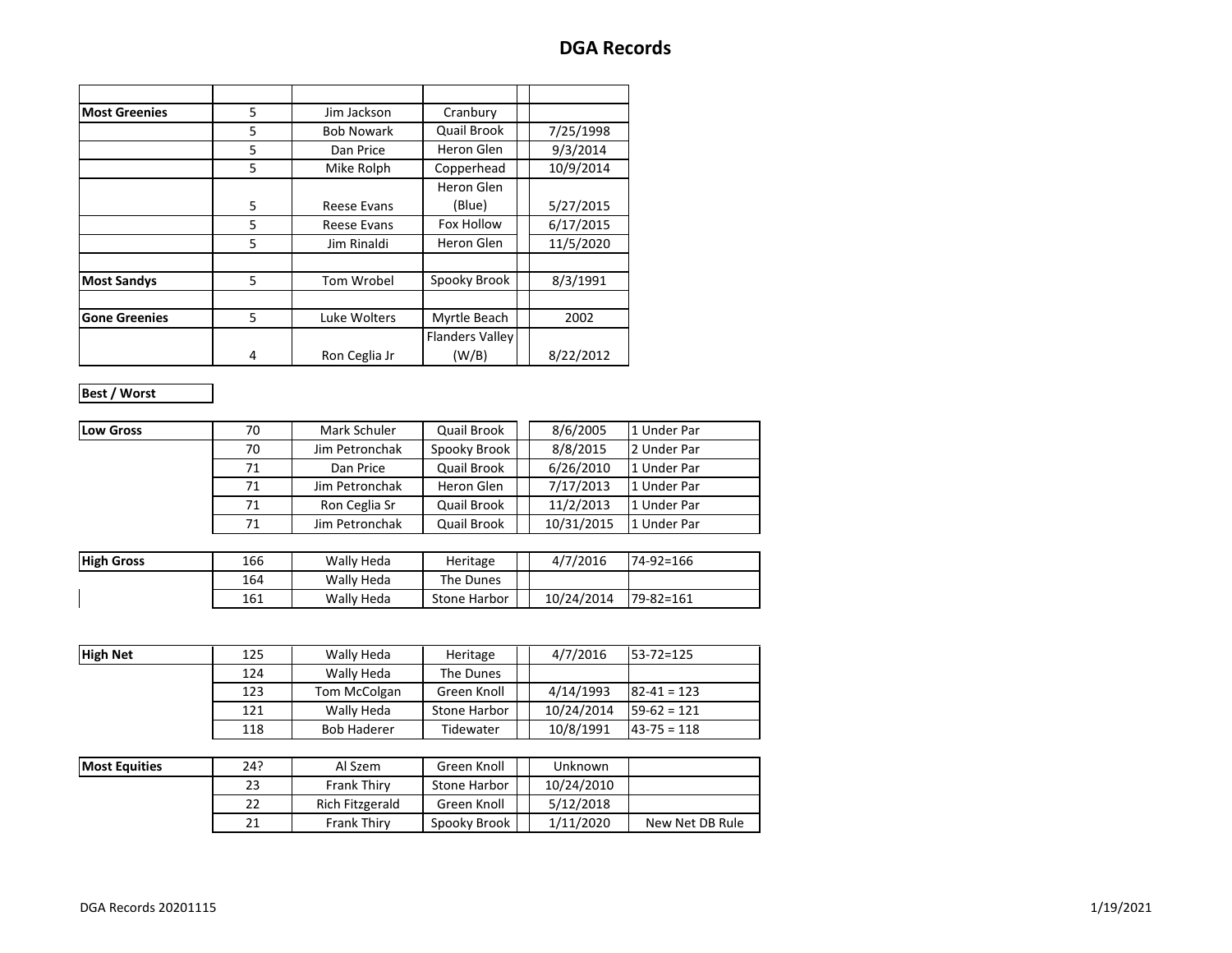| <b>Most Putts on Hole</b> | Jim Rinaldi  | Green Knoll | 10/15/2011 | Hole #17   |
|---------------------------|--------------|-------------|------------|------------|
|                           | Bob Babetski | Green Knoll | 9/17/2011  | Hole #6    |
|                           | Jim Rinaldi  | Green Knoll |            | Hole $# 1$ |

| <b>Highest Ind Hole</b> | Green Knoll<br>32<br>Al Szem |                    | #6             |     |           |
|-------------------------|------------------------------|--------------------|----------------|-----|-----------|
|                         | 28                           | Wally Heda         | The Dunes      | #4  |           |
|                         | 28                           | Tom McColgan       | Green Knoll    | #6  | 4/14/1993 |
|                         | 27                           | Frank Thiry        | Spooky Brook   | #17 | 1/11/2020 |
|                         |                              |                    | Neshanic       |     |           |
|                         | 26                           | Wally Heda         | Valley - Ridge | #5  |           |
|                         | 25                           | Larry Thiry        | Green Knoll    | #6  |           |
|                         | 24                           | Greg Prisco        | Sea Gull (MB)  |     |           |
|                         | 23                           | <b>Bob Haderer</b> | Tidewater      | #12 | 10/8/1991 |
|                         |                              |                    | Legends -      |     |           |
|                         | 23                           | Wally Heda         | Moorland       | #3  |           |

#### **Match Play**

| Dennis Grote vs Geoff Marshall<br>Longest |                                    |  | 55 holes |                |
|-------------------------------------------|------------------------------------|--|----------|----------------|
|                                           | Ron Ceglia Sr def Wally Heda       |  | 54 holes | 2012 1st round |
|                                           | Jim Petronchak def Rich Fitzgerald |  | 54 holes | 2012 1st round |
|                                           | Wally Heda def Luke Wolters        |  | 54 holes | 2013 1st round |
|                                           |                                    |  |          |                |
| Largest Margin                            | Greg Cavallo def Bob Babetski      |  | 9&7      | 2014 Final     |
|                                           | Bruce Rapp def John Rutigliano     |  | 8&7      | 2007 2nd round |
|                                           | Ron Emma def John Rutigliano       |  | 8&7      | 2010 2nd round |
|                                           | Mike Rolph def Jim Rinaldi         |  | 8&7      | 2011 1st round |
|                                           | Shawn Smith def Reese Evans        |  | 8&7      | 2012 2nd round |
|                                           | Rich Fitzgerald def Dan Price      |  | 8&7      | 2016 1st round |
|                                           | Ron Ceglia Sr def Larry Thiry      |  | 8&6      | 2003 1st round |
| Min Minutello def Doug Conway             |                                    |  | 8&6      | 2007 1st round |
| Tom Wrobel def Dennis Grote               |                                    |  | 8&6      | 2017 3rd round |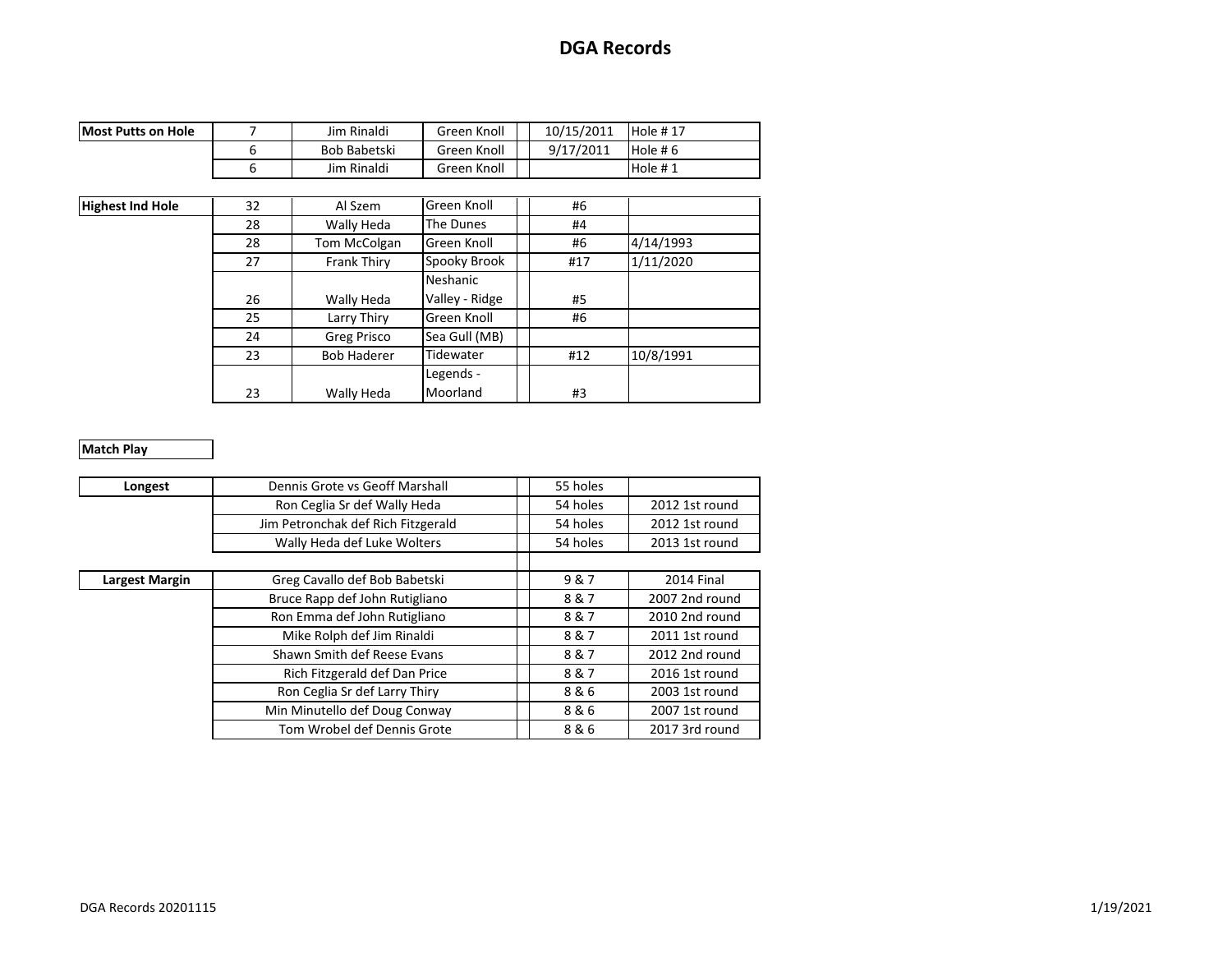#### **Partners**

| Ron Emma & Reese Evans def George Keller & Shawn Smith           | 2012 1st round | $+17$ |
|------------------------------------------------------------------|----------------|-------|
| Mike Jeffries & Jim Rinaldi def Larry Thiry & Frank Thiry        | 2020 1st Round | $+17$ |
| Frank Thiry & Wally Heda def Mike Kozlow & Luke Wolters          | 2004 1st round | $+13$ |
| Carl Klech & Steve Dendinger def Bob Keller & Tom Wrobel         | 2010 2nd round | $+13$ |
| Ron Ceglia Sr & Shane DeLeon def Ron Ceglia Jr & Rich Fitzgerald | 2014 1st Round | $+13$ |
| Bob Babetski & Bob Nowark def Min Minutello & Luke Wolters       | 2014 2nd Round | $+13$ |
| Bob Babetski & Bob Nowark def George Nolan and Dave Perry        | 2005 2nd round | $+12$ |
| Ron Emma & Reese Evans def George Keller & Shawn Smith           | 2014 2nd Round | $+12$ |
| Bob Keller & Ron Winhold def Des Sinclair & Mike Jeffries        | 1999           | $+11$ |
| Ron Ceglia Sr & John DeSimone def Tom Wrobel & Shawn Smith       | 2004 Play-In   | $+11$ |
| Dennis Grote & Rich Banks def Greg Prisco & Bill Knox            | 2004 1st round | $+11$ |
| Mike Jeffries & Jim Rinaldi def Des Sinclair & Mark Schuler      | 2007           | $+11$ |
| Des Sinclair & Mark Schuler def Dan Price & John Rutigliano      | 2010 2nd round | $+11$ |
| Doug Conway & Larry Thiry def Jim Petronchak & Mike Rolph        | 2013 2nd round | $+11$ |
| Ron Emma & Reese Evans def George Keller & Shawn Smith           | 2013 3rd round | $+11$ |
|                                                                  |                |       |

### **Majors**

| Total | Bob Babetski      | 14 | 2 WS, 9 P, 3 MP       |
|-------|-------------------|----|-----------------------|
|       | <b>Bob Nowark</b> | 12 | 2 MP, 9 P, 1 FC       |
|       | Min Minutello     | 11 | 6 WS, 3 MP, 1 P, 1 FC |
|       | Doug Conway       | 10 | 2 WS, 4 MP, 3 P, 1 FC |
|       | Dave Perry        | 10 | 2 WS, 2 MP, 2 P, 4 FC |
|       | Ed Kerr           | 6  | 2 WS, 4 FC            |
|       | <b>Rob Perry</b>  | 6  | 2 WS, 1 MP, 3 FC      |
|       | Larry Thiry       | 6  | 2 WS, 1 MP, 3 P       |

| <b>Career Slam</b><br>Min Minutello |             | 1997       |
|-------------------------------------|-------------|------------|
|                                     | Dave Perry  | 2005, 2018 |
|                                     | Doug Conway | 2013       |

| <b>World Series</b> | Min Minutello          |  |  | 1976, 1983, 1989, 1995, 2012, 2015 |
|---------------------|------------------------|--|--|------------------------------------|
|                     | Tom McColgan           |  |  | 1980, 1985, 2000                   |
|                     | <b>Bob Thompson Jr</b> |  |  | 1975, 1977, 1989                   |
|                     | Dennis Grote           |  |  | 2004. 2009. 2018                   |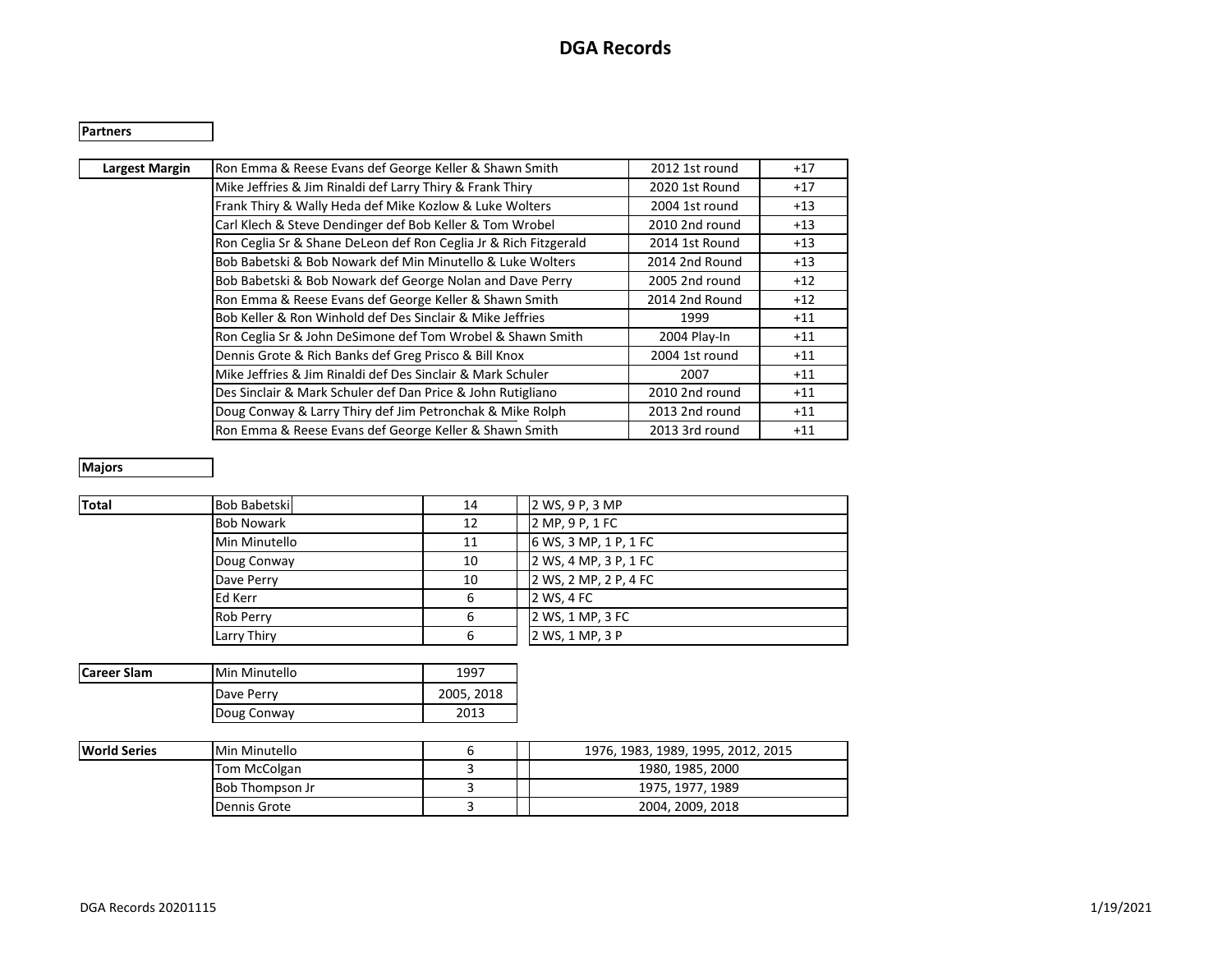| <b>Match Play</b>   | Doug Conway         | 4              | 1985, 1998, 2003, 2012                               |
|---------------------|---------------------|----------------|------------------------------------------------------|
|                     | Min Minutello       | 3              | 1980, 1986, 2010                                     |
|                     | George Nolan        | 3              | 2005, 2006, 2008                                     |
|                     | Des Sinclair        | 3              | 1992, 2002, 2007                                     |
|                     | Bob Babetski        | 3              | 2016, 2017, 2020                                     |
|                     | 6 Members           | $\overline{2}$ |                                                      |
|                     |                     |                |                                                      |
| <b>Partners</b>     | <b>Bob Babetski</b> | 9              | 1998, 2000, 2010, 2011, 2012, 2014, 2016, 2017, 2020 |
|                     | <b>Bob Nowark</b>   | 9              | 1998, 2000, 2010, 2011, 2012, 2014, 2016, 2017, 2020 |
|                     | Doug Conway         | 3              | 1999, 2005, 2013                                     |
|                     | Larry Thiry         | 3              | 1997, 2005, 2013                                     |
|                     | Dan Price           | 3              | 2002, 2006, 2015                                     |
|                     | John Rutigliano     | 3              | 2002, 2006, 2015                                     |
|                     |                     |                |                                                      |
| <b>Fall Classic</b> | <b>Ed Kerr</b>      | 4              | 1964, 1967, 1972, 1995                               |
|                     | Pete Bradley        | 4              | 1968, 1971, 1976, 1977                               |
|                     | Dave Perry          | 4              | 2005, 2007, 2015, 2018                               |
|                     | Ron Ceglia Sr       | 3              | 1998, 2000, 2001                                     |
|                     | Rob Perry           | 3              | 1999, 2003, 2011                                     |
|                     |                     |                |                                                      |
| <b>Mini Myrtle</b>  | Ron Emma            | $\mathbf{1}$   | 2015                                                 |
|                     | <b>Reese Evans</b>  | $\mathbf 1$    | 2016                                                 |
|                     | Joe Musella         | $\mathbf{1}$   | 2012                                                 |
|                     | George Nolan        | $\mathbf{1}$   | 2013                                                 |
|                     | Mike Rolph          | $\mathbf{1}$   | 2014                                                 |

#### **Multiple Majors in**

**Same Year**

| Ed Kerr           | 1972 - World Series & Fall Classic          |
|-------------------|---------------------------------------------|
| Larry Thiry       | 1984 - World Series & Match Play (same day) |
| <b>Bob Nowark</b> | 2000 - Match Play & Partners                |
| Dave Perry        | 2004 - Match Play & Partners                |
| Bob Babetski      | 2010 - World Series & Partners              |
| Doug Conway       | 2013 - Partners & Fall Classic              |
| Bob Babetski      | 2016 - Match Play & Partners                |
| <b>Bob Nowark</b> | 2016 - Fall Classic & Partners              |
| Bob Babetski      | 2017 - Match Play & Partners                |
| Dave Perry        | 2018 - Partners & Fall Classic              |
| Bob Babetski      | 2020 - Partners & Match Play                |